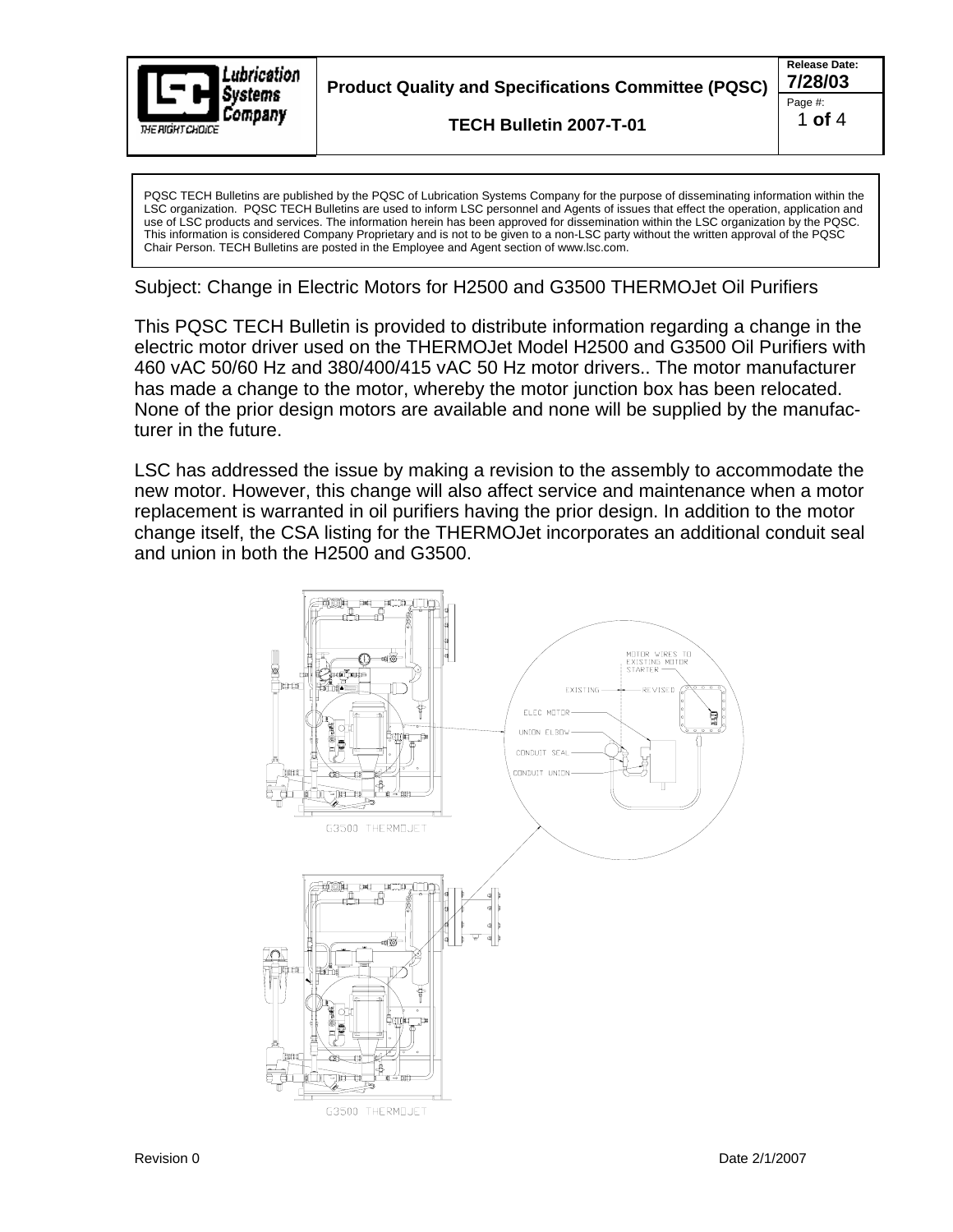

**Product Quality and Specifications Committee (PQSC) 7/28/03**

**TECH Bulletin 2007-T-01** 

**Release Date:**  Page #: 2 **of** 4

When doing an electric motor replacement, order P/N 77780967 CONDUIT KIT. This kit includes necessary conduit fittings and nipples needed for connecting the conduit. Conduit sealing compound and fiber needed to effect the conduit seal is also included in the kit. The Junction box under the low pressure switch moves up to allow room to install the conduit ad fittings. The kit also includes a piece of 3/8 SS tube and tubing ferrules to reconnect the pressure tubing to the pressure switch. Electric motors are ordered separately. The included parts are listed below;

| Item            | <b>Part Number</b> | <b>Description</b>                | Quantity                |
|-----------------|--------------------|-----------------------------------|-------------------------|
|                 |                    | MOTOR, 1-1/2HP 230/460V 60HZ      | <b>Order Separately</b> |
|                 |                    | 380-415 V 50 Hz - N7              |                         |
| 2               | 29217575           | ELBOW, UNION 3/4" 90DEG           |                         |
| 3               | 29307575           | SEAL, CONDUIT 3/4 IN M.I.         |                         |
| $\overline{4}$  | 29207575           | <b>UNION, CONDUIT 3/4"</b>        |                         |
| 5               | 29407575           | ELBOW, CONDUIT 3/4" 90DEG         | 2                       |
| 6               | 29017500           | NIPPLE, CONDUIT 3/4" X CL GALV    | 3                       |
| 7               | 77500385           | NIPPLE, CONDUIT 3/4" X 2 GALV     |                         |
| 8               | 77780971           | NIPPLE, CONDUIT 3/4" X 2-1/2 GALV |                         |
| 9               | 77780972           | NIPPLE, CONDUIT 3/4" X 3 GALV     |                         |
| 10 <sup>°</sup> | 77780968           | <b>MINERAL WOOL FIBER</b>         |                         |
| 11              | 77780969           | CHICO SPEED SEAL COMPOUND         |                         |
| 12              | 77500763           | FERRULE SET, 3/8"T SS             | $\mathcal{P}$           |
| 13              | 67000820           | TUBING, 3/8"OD 035W WELD SS T304  |                         |

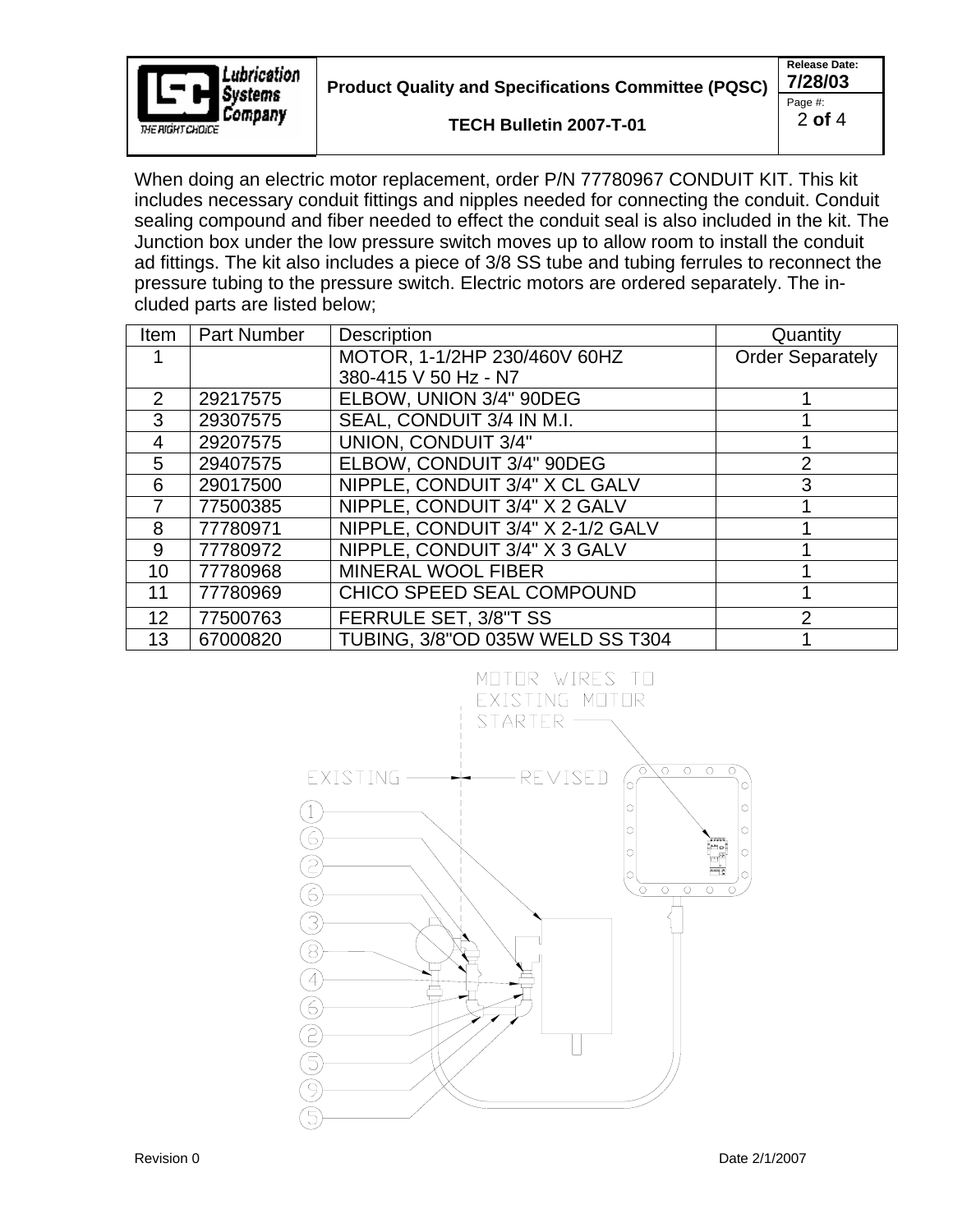